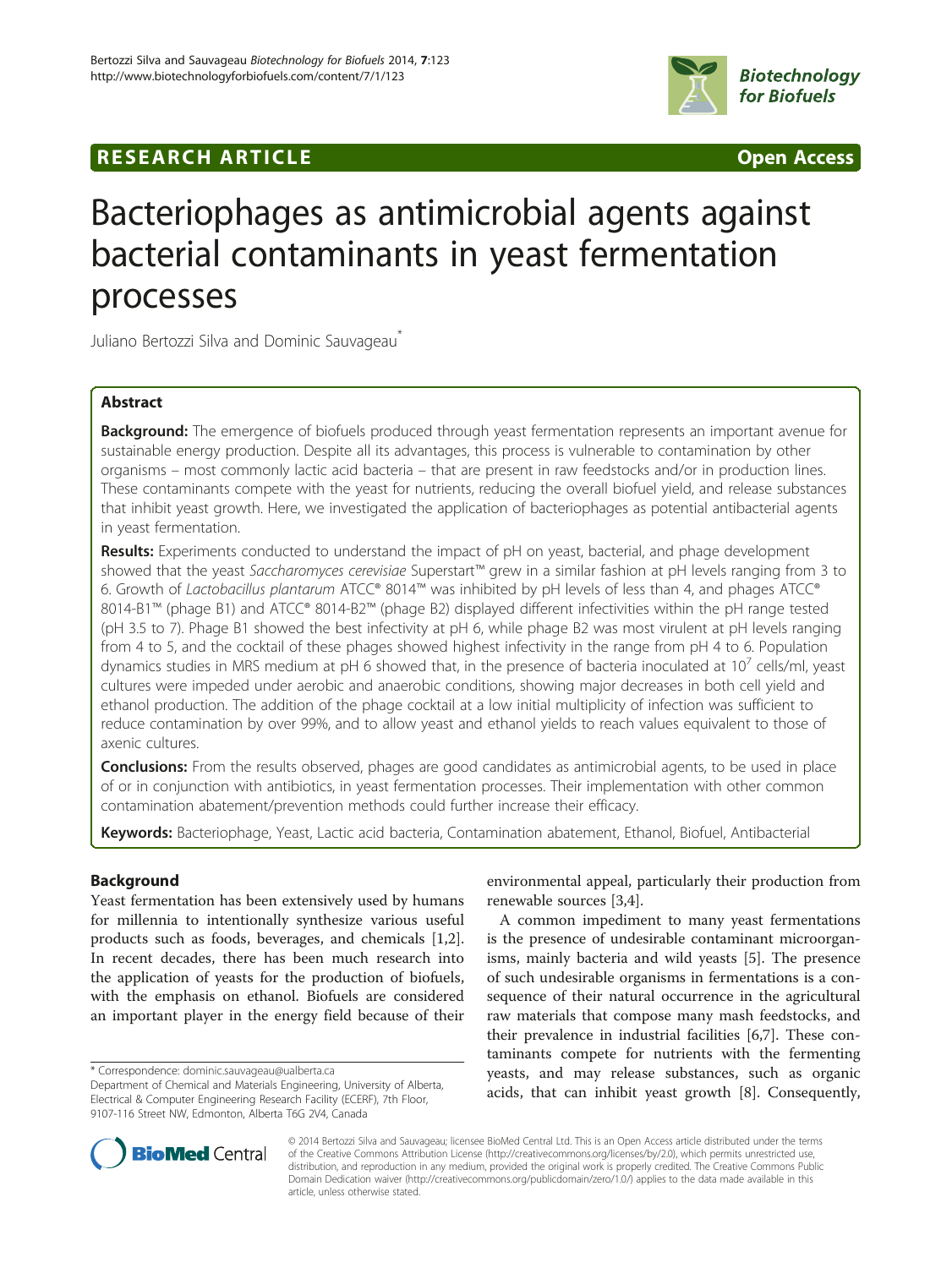<span id="page-1-0"></span>the fermenting yeasts do not thrive and lower ethanol yields are often obtained [\[9](#page-9-0)].

The majority of contaminants found in industrial plants are lactic acid bacteria (LAB) [[10-14](#page-9-0)]. These are aero-tolerant anaerobic, Gram-positive bacteria that can be further divided into two groups – homofermenters and heterofermenters – depending on their products of glucose metabolism [\[15](#page-9-0)-[17\]](#page-9-0).

Several methods are used, often in conjunction, to eliminate or, at least, abate contaminants. These include heat treatment, cleaning and sanitation, reduction of the pH of the feedstock, and addition of antibiotics [[7\]](#page-9-0). Each of these approaches has advantages and disadvantages. Antibiotics are advantageous for acting selectively against bacteria, without exhibiting detrimental effects on the fermenting yeasts. However, application of antibiotics, even for nontherapeutic purposes, is known to facilitate the emergence of resistant bacterial strains [\[18](#page-9-0)]. Concerns arising from increased bacterial antibiotic resistance include reduction in the effectiveness of the applied antibiotic, and public health issues caused by the presence of residual amounts of antibiotics in fermentation co-products used as feed for livestock (for example, distillers' dried grains with solubles (DDGS)) [[10,19](#page-9-0)]. As a result, regulations imposing antibiotic-free feedstocks are phasing out the usage of these antimicrobials, especially in Europe [[7\]](#page-9-0). There is thus an increasing drive to find alternatives to antibiotics in yeast fermentation processes, and the number of studies in this area of research is also increasing [[20-25\]](#page-9-0).

In the present work, the application of strictly lytic bacteriophages (hearafter referred to as 'phages') was investigated for the reduction of bacterial contaminants in yeast fermentation processes. Phages are viruses whose hosts are bacteria and archaea [\[26](#page-9-0)]. They are ubiquitous, and compose the most numerous and diverse population of biological entities on Earth [\[27\]](#page-9-0). In addition, many are capable of rapidly replicating to high numbers at the expense of their host cell. The application of phages as antibacterial agents has mostly revolved around the replacement of antibiotics in therapeutic purposes (phage therapy) [[28](#page-9-0),[29](#page-9-0)], but work has also been carried out to develop applications in non-therapeutic systems [[30\]](#page-9-0).

The concept of utilizing phages to control contamination in ethanol production has been briefly mentioned in the literature [[7](#page-9-0)] and has been the subject of two patent applications [\[31,32\]](#page-9-0). However, to our knowledge, no systematic studies to establish a comprehensive understanding of their use in yeast fermentations have been reported thus far. In the present study, we aimed to establish preliminary parameters for the application of phages as a stand-alone or a complementary technology for the control and abatement of bacterial contamination in yeast fermentation processes.

#### Results

## Impact of pH on growth and infection under aerobic conditions

Growth and infection experiments were conducted with yeasts, bacteria, and phages in M9 medium at different initial pH levels to assess the behavior of the cultures and to define phage infectivity. Figures 1 and [2](#page-2-0) show the growth of yeasts and bacteria, respectively, under different initial pH conditions. The yeast strain used for the study grew similarly under all conditions tested, but lower initial pH led to lower final bacterial counts (Figure [2](#page-2-0)). Also of note, a longer lag phase was observed for bacterial cultures growing at an initial pH of 7. This is because pH 7 is not optimal for the growth of this Lactobacillus species [[33](#page-9-0)]. The initial slow growth of the culture produced organic acids that lowered the pH of the medium to an extent that allowed faster growth afterwards, and this was corroborated by the maximum growth rate being similar to that of other cultures. However, despite the longer lag phase, it should be noted that the final yield was highest when the initial pH was 7.

Figure [3](#page-2-0) demonstrates the growth of the bacterial host when infected by phage B1 (Figure [3a](#page-2-0)), phage B2 (3b), and the cocktail of phages B1 and B2 (3c) at different initial pH levels. Comparisons of these infected cultures with uninfected host cultures (Figure [2](#page-2-0)) at the same respective initial pH were conducted to assess phage infectivity. To this end, the integral of each curve in Figure [3](#page-2-0) was calculated and subtracted from the integral of the curve of the corresponding uninfected culture (Figure [2](#page-2-0)). As these integrals indicate bacterial proliferation over the length of infection, the resulting differences in areas represent a quantitative measure of cell-time reduction caused by the phages. This, in turn, indicates how infective a phage is under the conditions tested. Phage infectivity for phages B1 and B2 alone and in combination is shown in Figure [4.](#page-2-0)

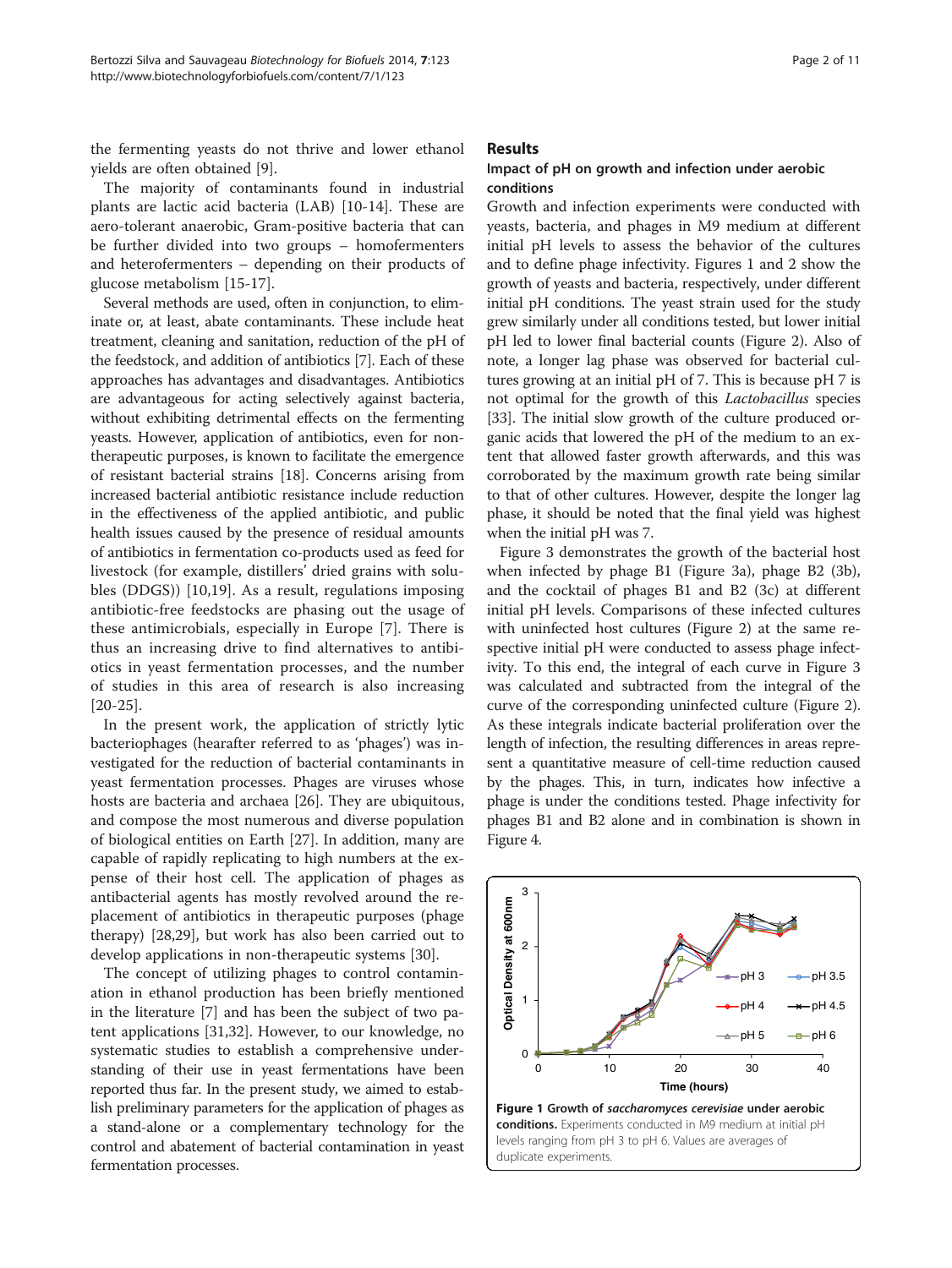Figure 4 it can be observed that phage B1 had high infectivity at pH 6 (Figure 4a), phage B2 was most virulent from pH 4 to pH 5 (Figure 4b), and the infectivity of both phages combined was high and consistent in the pH range of 4 to 6 (Figure 4c). The slightly negative values of

0 20 40 60

**Time (Hours)**

Figure 2 Growth of lactobacillus plantarum under aerobic conditions. Experiments conducted in M9 medium at initial pH levels ranging from pH 3.5 to pH 7. Error bars indicate the standard

0.0

deviation of three experiments.

0.3

0.6

**Optical Density at 600nm**

**Optical Density at 600nm** 

<span id="page-2-0"></span>0.9





infectivity, observed for phage B1 at pH 4.5 (Figure 4a) and for the cocktail of phages at pH 3.5 (Figure 4c) (−8.9% and −3.6%, respectively) were a result of experimental error.

## Population dynamics of yeasts, bacteria, and phages B1 and B2

Figures [5](#page-3-0) and [6](#page-3-0) contain the results for population dynamics in MRS at pH 6 under aerobic conditions. These figures clearly show major reductions in yeast cell counts in the presence of bacteria (Figure [5a](#page-3-0); Figure [6](#page-3-0)a, cases II and III). Additionally, significant reduction (over 99%) in bacterial cell counts was observed when phages were added (Figure [5c](#page-3-0); Figure [6](#page-3-0)b, cases IV and V). The addition of phages allowed yeast cells to reach the same levels as axenic yeast cultures (Figure [5](#page-3-0)a; Figure [6](#page-3-0)a, cases I, IV and V).

 $-pH 3.5 - \rightarrow pH 4$  $pH 4.5 \rightarrow pH 5$  $-bH 6$   $\longrightarrow$   $-bH 7$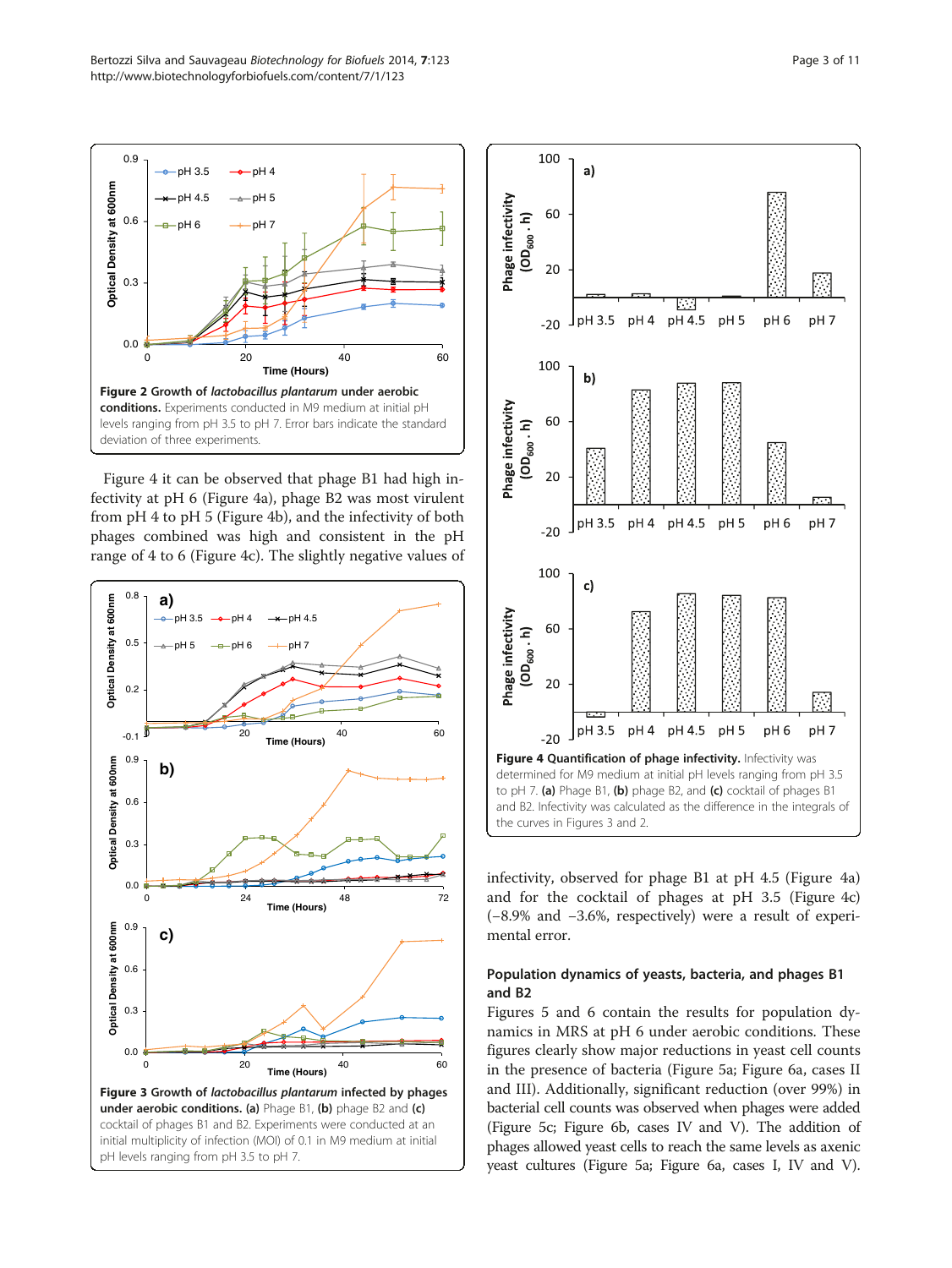<span id="page-3-0"></span>

Sample pictures of cases I, III and V from Figure 6 can be seen in Figure [7](#page-4-0), where the impact of the presence of phages on the yeast and bacterial populations can be observed.

Figure [8](#page-4-0) shows results for yeast and bacterial population yields under anaerobic conditions and without agitation. Again, in the presence of bacterial contaminants, the yeast yield was significantly reduced, whereas the addition of



phages to the cultures led to reduction in bacterial cell counts and significant recovery in yeast cell counts.

#### Ethanol production

Although ethanol production is generally considered to correlate with yeast growth [[34](#page-9-0)], it is important to evaluate if and how ethanol is affected by the presence of bacteria and phages. Ethanol concentration was measured from experiments performed in MRS medium at pH 6 under aerobic and anaerobic conditions. In preliminary experiments, the production of ethanol by axenic yeast cultures under aerobic conditions was found to reach the highest level at 24 hours, whereas the highest production under anaerobic conditions occurred at 65 hours (data not shown). Figure [9](#page-5-0) shows the results for ethanol production (% v/v) at these respective optima. The presence of bacterial contaminants significantly reduced ethanol production to less than 0.4% (v/v) under aerobic conditions and below the detection limit under anaerobic conditions. In both cases, the presence of phages allowed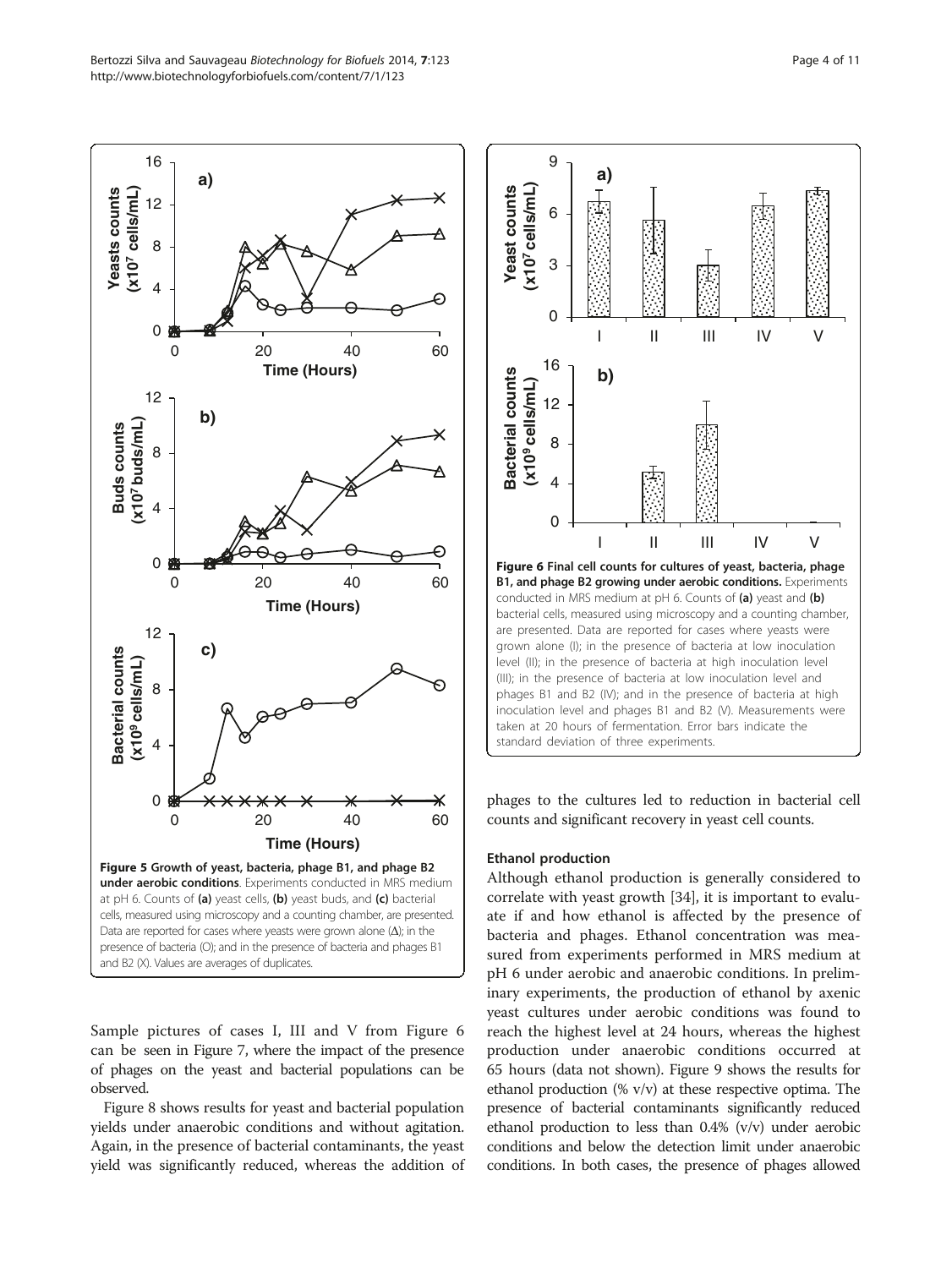<span id="page-4-0"></span>

significant recovery in ethanol production, even reaching a statistically equal concentration to that of axenic cultures under aerobic conditions.

## **Discussion**

LAB, besides being the major group of contaminants in bioethanol fermentation, are commonly used as starter cultures for the production of dairy, meat, vegetable, and probiotic products [[35\]](#page-9-0). Ironically, LAB fermentation faces the constant deleterious issue of contamination by phages [[36\]](#page-9-0). According to Watanabe et al. [[37\]](#page-9-0), controlling phage contamination is even more difficult than controlling bacterial contamination. The



goal of the present research was to take advantage of the spread of phage infection in LAB fermentation processes to reduce contamination and improve biofuel yield in yeast fermentation processes.

## Impact of pH on cultures and infections under aerobic conditions

pH is a parameter with major influence on the growth and productivity of organisms. Reduction of the pH of mash feedstock is a common measure to control contamination; however, because pH values lower than the optimal range for S. cerevisiae (pH 5.0 to 5.5) are often used, this can also have a negative impact by affecting both the yield of yeast cells and the ethanol production [\[7,38,39](#page-9-0)].

The industrial yeast used in the present study grew similarly over a wide range of pH levels (Figure [1\)](#page-1-0). This pattern reflects the ability of commercial strains to grow efficiently in a pH range from 3.5 to 6 [\[40](#page-9-0)]. However, it must be noted that the experiment was carried out aerobically. Under aerobic conditions, S. cerevisiae is able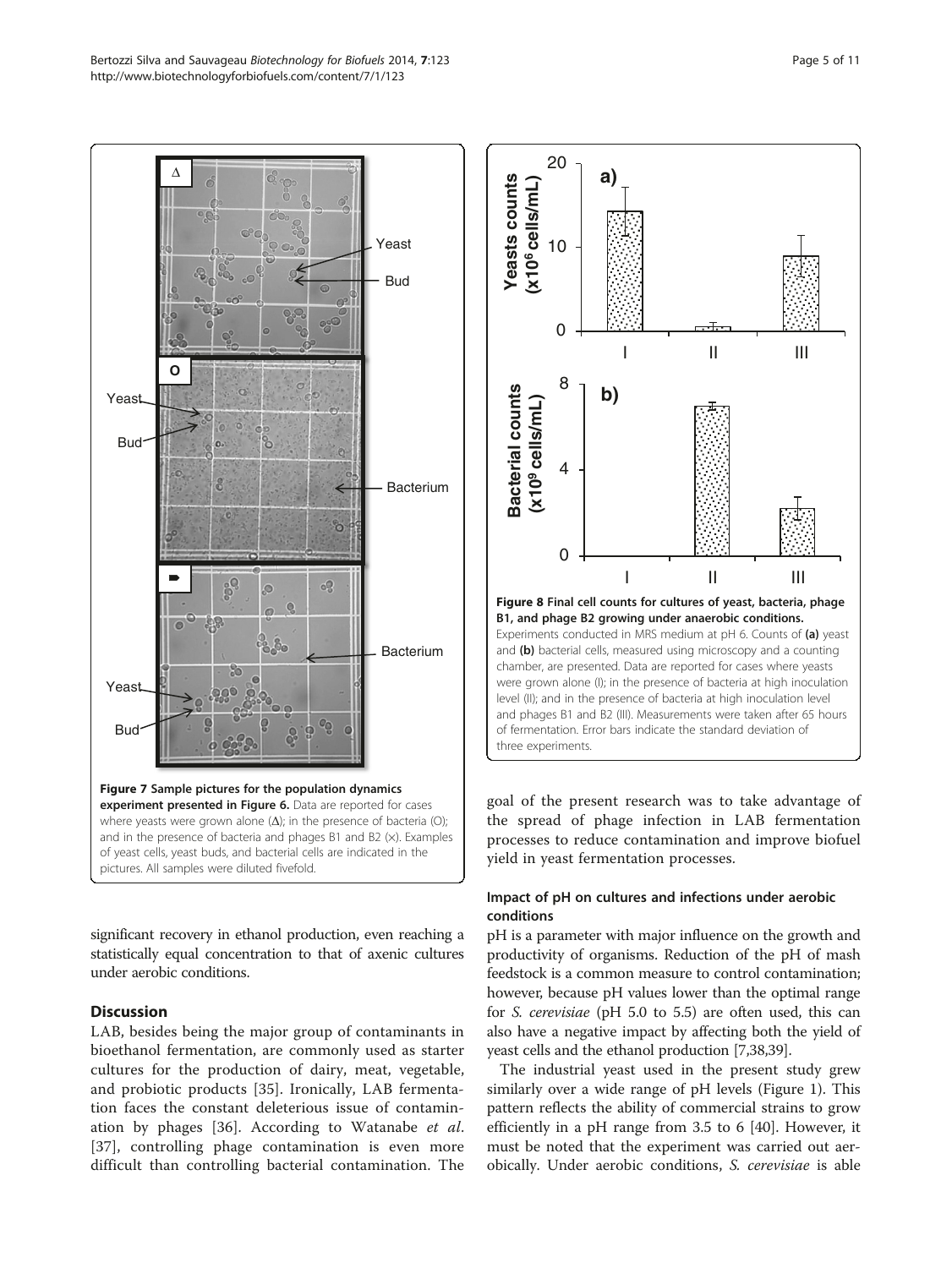<span id="page-5-0"></span>Bertozzi Silva and Sauvageau Biotechnology for Biofuels 2014, 7:123 Page 6 of 11 http://www.biotechnologyforbiofuels.com/content/7/1/123



to produce 28 molecules of ATP per molecule of glucose, whereas only 2 molecules are produced under anaerobic fermentation [\[40,41\]](#page-9-0). Because yeasts waste ATP molecules to pump dissociated hydrogen out of the cell [[42\]](#page-9-0), it can be inferred that aerobic conditions allow the yeast to produce enough energy to exclude the  $H^+$  ions and grow similarly under all pH conditions tested.

The oscillation in optical density observed at approximately 24 hours of fermentation (Figure [1\)](#page-1-0) is likely to be caused by secondary consumption of ethanol produced through the Crabtree effect, which implies that some ethanol is produced under aerobic conditions [\[43\]](#page-9-0). It has been reported that, in some cases, S. cerevisiae can metabolize this ethanol once all the glucose has been depleted [\[44,45](#page-9-0)]. This is consistent with the ensuing increase in optical density observed after 24 hours. In fact, oscillation in yeast development is well known in bioethanol industries.

The pattern for *L. plantarum* growth was different, as expected (Figure [2\)](#page-2-0). Bacteria can use various mechanisms to survive in a medium at non-optimal pH; these vary from exchanging ions for protons with an antiport transport system to synthesizing a variety of proteins [\[46\]](#page-10-0). Such mechanisms require energy and probably affect cell yield.

The infectivity of phages was shown to be affected by pH conditions in the medium (Figure [3](#page-2-0); Figure [4](#page-2-0)). This phenomenon was more drastic for phage B1 infections (Figure [3](#page-2-0)a; Figure [4](#page-2-0)a), whose infectivity was radically lower at pH values other than pH 6. By contrast, phage B2 was effective over a broader pH range, from 3.5 to 6 (Figure [3b](#page-2-0); Figure [4](#page-2-0)b), with the highest infectivity within the range of pH 4 to 5. For the cocktail of the two phages (Figure [3c](#page-2-0); Figure [4c](#page-2-0)), the infectivity was compounded, remaining high at pH levels ranging from 4 to 6.

Although further investigation is needed to identify the actual infection mechanisms affected by pH in this system, the results from a study conducted by Briggiler Marcó et al. [\[47](#page-10-0)] on the influence of physiological and environmental factors on the development of phages B1 and B2 can provide clues to the phenomena observed in the present study. Briggiler Marcó et al. showed a major reduction in phage B1 infectivity at pH levels lower than 4, due to phage inactivation, whereas in the present study a sharp decrease was observed at pH 5 and below (Figure [3](#page-2-0)a; Figure [4](#page-2-0)a). The most probable explanation for the discrepancy in the pH values causing the drastic reduction in infectivity is the difference in experimental conditions (medium and temperature). Reduction in phage infectivity can be caused by changes either in the adsorption process or in the physiological state of the host. Since Briggiler Marcó et al. did not notice any reduction in adsorption at pH 5 to pH 7, it could be inferred that change in host development is the most plausible cause for the loss of infectivity. However, it is important to note that ion content and phage stability, which are both factors that influence phage adsorption, differ for different media. The results for phage B2 (Figure [3](#page-2-0)b; Figure [4b](#page-2-0)) are in closer agreement with those of Briggiler Marcó et al. The main difference is the reduction in infectivity at pH 6 and pH 7 observed in the present study. The former investigation did not find any alteration in infectivity or adsorption over this pH range. Again, changes in adsorption or bacterial physiological state may account for this difference in infectivity, due to the experimental differences in temperature and medium.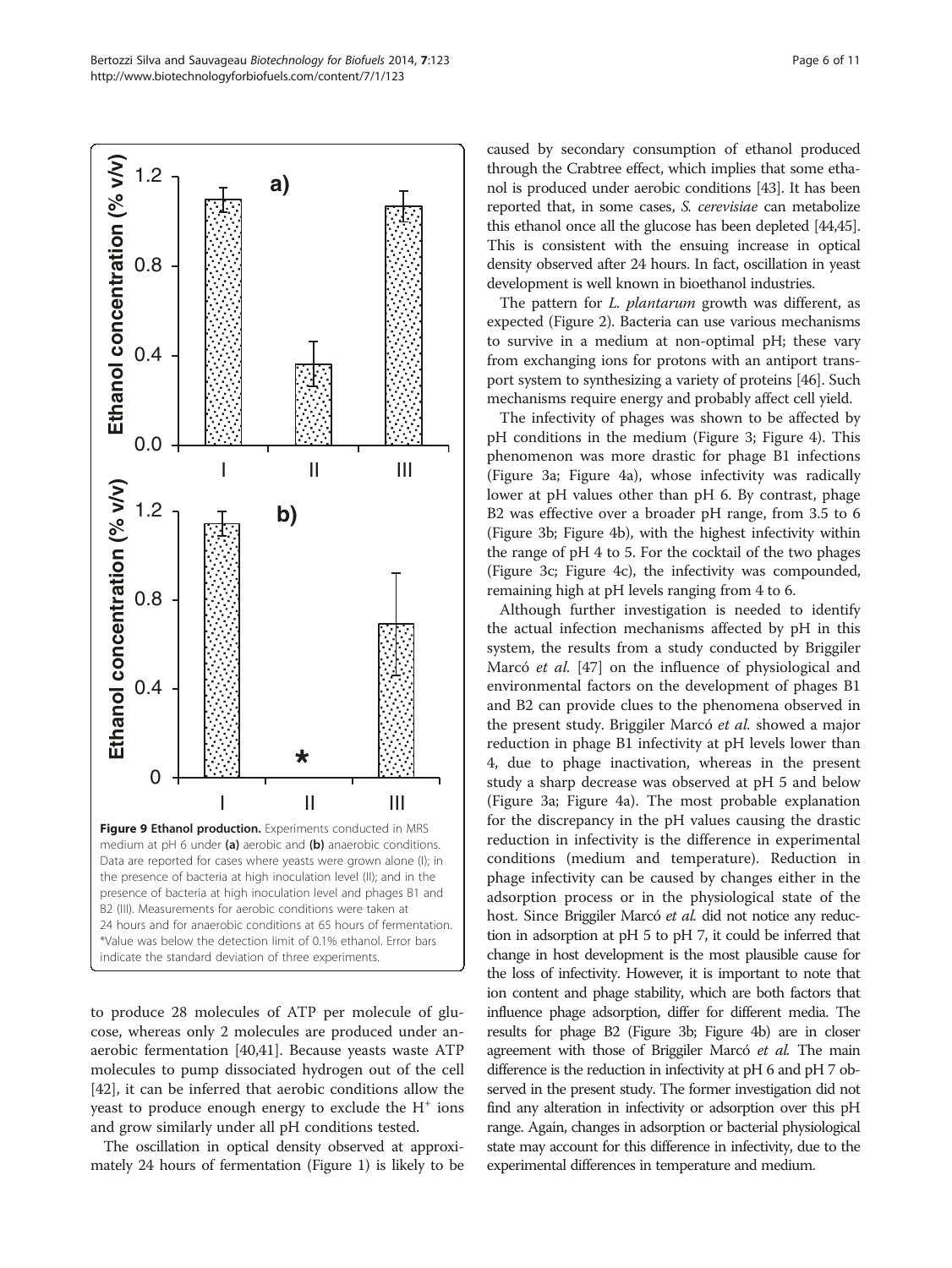#### Population dynamics of yeasts, bacteria, and phages B1 and B2

The population dynamics study was conducted in MRS medium at pH 6 under different conditions of aeration, agitation, and bacterial inoculation load (Figure [5;](#page-3-0) Figure [6](#page-3-0); Figure [7](#page-4-0); Figure [8](#page-4-0)). MRS medium [\[48](#page-10-0)] was chosen, as it is an appropriate medium for the growth of lactobacillus and for the infection by phages. Yeasts also thrived in this medium. In addition, MRS is a complex medium and thus more closely resembles the industrial mashes used in yeast fermentation for biofuel production, compared with some other synthetic media. Despite this, MRS medium differs from mashes or molasses in several aspects, including sugar content and particulate matter, which could affect infectivity

Yeast cultures growing aerobically in the presence of bacteria at low inoculation load  $(10^5 \text{ cells/ml})$  showed a small and statistically non-significant decrease in cell yield in comparison with the axenic culture (Figure [6a](#page-3-0), cases I and II). At a bacterial inoculation load of  $10<sup>7</sup>$ cells/ml, the impact of the presence of contaminants was more obvious, and the decrease in yeast cell counts was significant (Figure [5](#page-3-0)a; Figure [6](#page-3-0)a, cases I and III). With both low and high bacterial inoculation loads, introducing a cocktail of phages at an initial multiplicity of infection (MOI) of 0.1 led to significant reductions in bacterial cell counts (more than 99%) (Figure [5](#page-3-0)c; Figure [6b](#page-3-0)), and yeast cell counts reached the same levels as axenic yeast cultures (Figure [5](#page-3-0)a; Figure [6a](#page-3-0), cases I, IV and V).

Under anaerobic conditions, bacterial contamination at high inoculation levels also led to significant reduction in yeast yield (Figure [8](#page-4-0)). The addition of phages lowered bacterial cell counts by more than 65%, and allowed yeast yield to reach 63% of the values for axenic cultures. It should be noted that yeast cell counts in anaerobic experiments were lower than those in aerobic cultures. This phenomenon was observed in all cases: in axenic cultures, in the presence of bacteria, and in the presence of bacteria and phages. Limited agitation and, consequently, limited access to nutrients affected yeast growth in anaerobic cultures. Likewise, phages virulence was reduced in anaerobic experiments. The lack of aeration and/or agitation could have contributed to this phenomenon [\[49](#page-10-0)–[51\]](#page-10-0). Lower aeration led to slower bacterial growth and, in turn, to lower burst size (the number of phages released per infected bacterium). In the case of agitation, mass transfer limitation impeded phage adsorption and propagation. Despite this reduction in infectivity under the anaerobic conditions tested, the presence of phages greatly and positively affected yeast cell yield (Figure [8\)](#page-4-0).

#### Ethanol production

The production of biofuel by yeasts was also evaluated. Under aerobic conditions, a major reduction (67%) in ethanol concentration was observed when bacteria were competing with yeasts (Figure [9](#page-5-0)a). When phages were added to the system, ethanol production reached equivalent levels to when yeasts were growing alone. As previously discussed, measurements were taken at 24 hours of fermentation. After this time, the glucose was depleted and the yeast started to consume ethanol.

Similar results were obtained under anaerobic conditions (Figure [9b](#page-5-0)). No ethanol was detected in the presence of contaminants. The addition of phages allowed considerable recovery of ethanol production (60% of the axenic control). Similar to the yeast cell counts under anaerobic conditions (Figure [8](#page-4-0)), ethanol concentration in the presence of contaminants and phages remained lower than that in the axenic yeast cultures. This phenomenon reinforces the high correlation existent between yeast cell yield and ethanol production. The explanations for this lower recovery of ethanol production under anaerobic condition are the same as for the yeast cell yield.

The average ethanol yield in these experiments did not surpass 1.2% (v/v). Although this is lower than industrial production levels, it falls within the expected range based on the comparatively low amount of glucose present in the medium used (around 20 g/l or 0.11 mol/l). As the reaction converts one molecule of glucose into two molecules of ethanol, full conversion would result in 0.22 mol/l of ethanol. Approximately 10% of the substrate is used by the yeast for metabolism and multiplication, hence a conversion to ethanol of 90% can be expected [\[34\]](#page-9-0). This corresponds to a production of 0.2 mol/l, or 1.17% (v/v) of ethanol, in accordance with the experimental results obtained.

## Feasibility of using phage cocktails as antimicrobial agents in yeast fermentation

These results show the efficacy of using even a simple phage cocktail in an array of conditions. The fact that bacterial cultures inoculated at  $10^7$  cells/ml – two orders of magnitude greater than initial contamination levels normally observed in industrial context – were neutralized by phages to such an extent that they did not or only minimally impeded yeast counts and ethanol yields shows the potential of this strategy.

However, questions may be raised regarding the feasibility of using phages as antimicrobial agents in fermentation processes. Five main arguments should be addressed: 1) phage specificity versus diversity of contaminant strains, 2) potential rise of bacterial resistance, 3) range of conditions under which phages can be used, 4) concerns related to the presence of phages in co-products, and 5) cost of production/addition of phage compared to antibiotics. Undoubtedly, more research is needed to address these points fully, but a few insights can be considered currently. 1) Although the variety of contaminants in ethanol fermentation is extensive, it is important to note that the investigations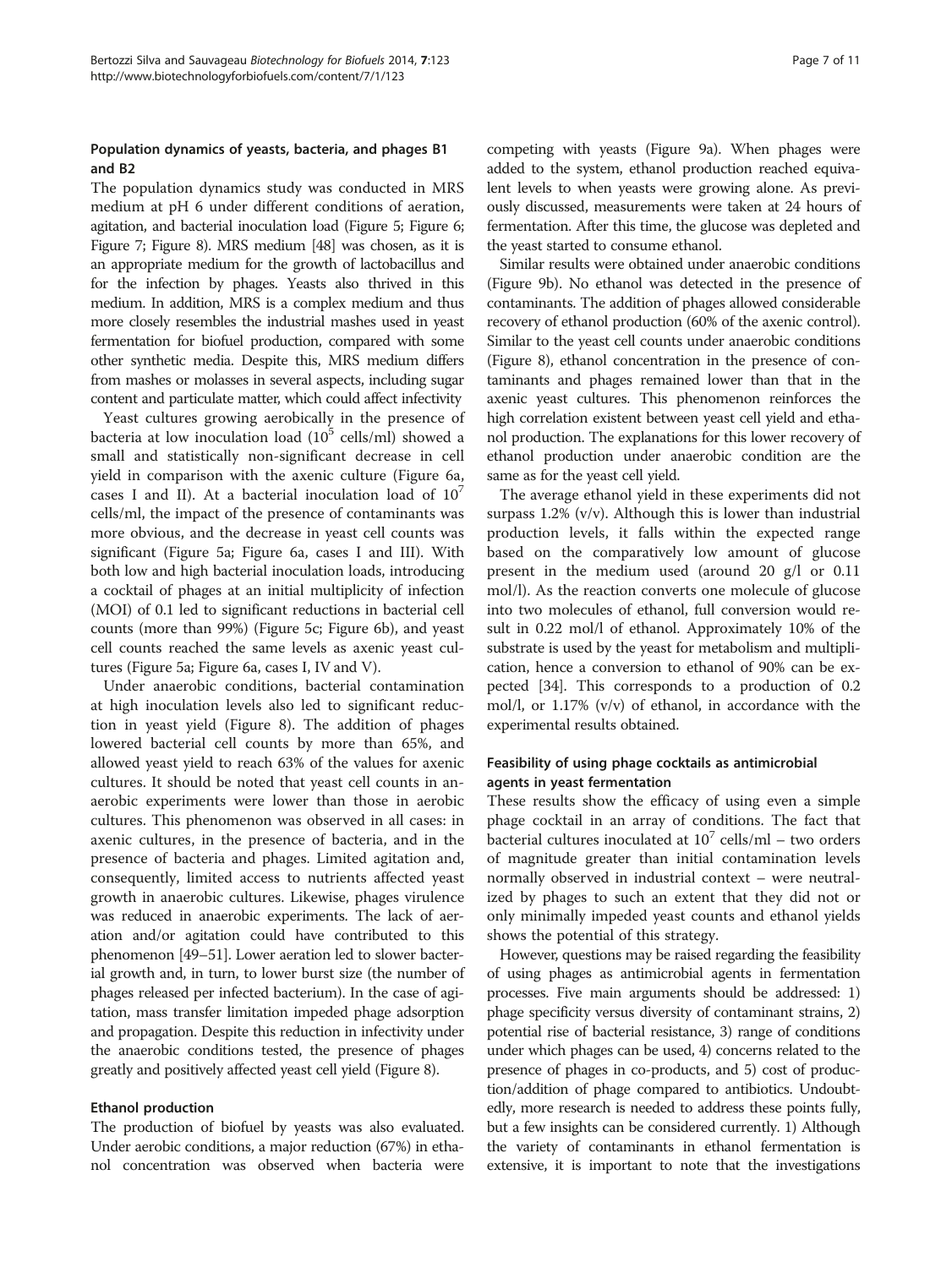conducted on the identification of these bacteria had a significant number of species in common [[10](#page-9-0)-[14](#page-9-0)]. Moreover, the majority of these contaminants are LAB, hence it can be expected that a single cocktail of phages developed against several LAB species would be effective in a variety of industries in different locations. 2) The emergence of resistance against phages, as against antibiotics, may occur. However, a substantial advantage of phages is that they have the capacity and need to not only multiply rapidly, but also evolve in order to overcome host resistance [\[52\]](#page-10-0). In addition, in order to impede resistance, an effective cocktail should be composed of multiple phages against the same bacterial strains, as in the present study. 3) Certainly, more investigation into the optimal conditions for phage application should be carried out to provide comprehensive knowledge on this topic; however the variety of assessments conducted in the present study (including pH, aeration, and agitation) is a starting point for similar studies. Moreover, different phages will exhibit different properties under different ranges of conditions. 4) The presence of active phages in co-products is unlikely, mostly because downstream processes, especially distillation and drying of the distillers' grains, are sufficient to deactivate or destroy the phages. Even so, the natural ubiquity of phages renders their unlikely presence in by-products less of an issue than with, for example, more potent antibiotics. That being said, the release of large amounts of untreated, active phages in the environment or in the diet of animals could have unexpected impacts on ecosystems and should therefore be treated with caution. 5) Although a complete comparative economic study of the use of phages in lieu of antibiotics in yeast fermentations is yet to be performed, it can be assumed, based on the low costs of production, that phages will be economically appealing. In contrast to antibiotic production, phages are easily amplified and reach high titers rapidly. Moreover, the purification and concentration of phage stocks are typically less costly than those of antibiotics.

Lastly, while the medium used here was not a common industrial substrate (molasses or hydrolyzate), the present study, which is the first investigation of population dynamics for yeast/bacteria/phage systems, is still of relevance to the industrial context. The selection of the tested medium (MRS) was based on the facts that it is a complex medium and that it favors the growth of the bacterial contaminant, and can thus be seen as an extreme case of contamination propagation. These results are encouraging for further studies investigating the application of phages for controlling contaminants in industrial media.

## Conclusions

The present work demonstrated that phages show great potential as antibacterial agents for use in industrial yeast fermentation processes. The use of a simple phage cocktail significantly reduced the impact of L. plantarum contamination on the yeast and ethanol yields of a robust commercial S. cerevisiae strain. Yeast yield and ethanol production were found to be equal to those of axenic yeast cultures grown under aerobic conditions, and slightly lower under anaerobic conditions without agitation.

## Methods

## Microorganisms and culture media

The organisms utilized in this study were the yeast Saccharomyces cerevisiae Superstart™ (Lallemand Biofuels and Distilled Spirits, Montreal, Canada), the bacterium Lacto*bacillus plantarum* ATCC<sup>®</sup> 8014<sup>™</sup> and the bacteriophages Lactobacillus plantarum  $ATCC^{\circ}$  8014-B1<sup>™</sup> (phage B1) and Lactobacillus plantarum ATCC® 8014-B2™ (phage B2).

MRS medium (BD Difco™ lactobacilli broth, Sparks, MD, USA) and M9 minimal medium (7.54 g/l NaH<sub>2</sub>PO<sub>4</sub>, 3.33 g/l KH2PO4, 1.11 g/l NH4Cl, 0.56 g/l NaCl, 0.546 g/l  $MgSO_4 \tcdot 7H_2O$ , 0.016 g/l CaCl<sub>2</sub> · 2H<sub>2</sub>O, 1.11 g/l of yeast extract, and 2 g/l of glucose) were used for the study. The pH of the media was adjusted to the desired value (from pH 3 to pH 7) with solutions of 1 N HCl and 1 M NaOH.

Bottom and soft agars were prepared by the addition of 1.5% and 0.75% agar (BD Difco, Sparks, MD, USA) in MRS broth, respectively. Bottom agar was immediately poured into petri dishes, while soft agar was kept in a water bath at 60°C prior to cell addition and pouring.

## Cells growth measurements

Cell growth (yeasts and bacteria) was monitored by measuring optical density at 600 nm  $(OD_{600})$  using a spectrophotometer (Ultrospec 50; Biochrom, Cambridge, UK); by counting the number of cells in a counting chamber (Improved Neubauer Brightline; Hausser Scientific, Horsham, PA, USA) and a microscope (DMRXA2; Leica Mycrosystems, Heerbrugg, Switzerland) equipped with a digital camera (Retiga EX; QImaging, Surrey, BC, USA); and by the plate count dilution method [\[53](#page-10-0)] ,with colony-forming units (CFU) counted on bottom agar incubated overnight at 30°C.

## Phage titer

Phage titer measurements were performed using the agar layering technique [\[54\]](#page-10-0). For this, 10 μl (or 2 μl for phage B2) of a bacterial host overnight culture were added to 3 ml of MRS soft agar. The mixture was then poured onto a layer of bottom agar and allowed to solidify for 5 minutes. Dilutions of phage samples were placed on the soft agar, dried, and incubated overnight at 30°C (or 37°C for phage B2). The titer, in plaque forming units (PFU)/mL, was calculated by counting plaques of phages after incubation.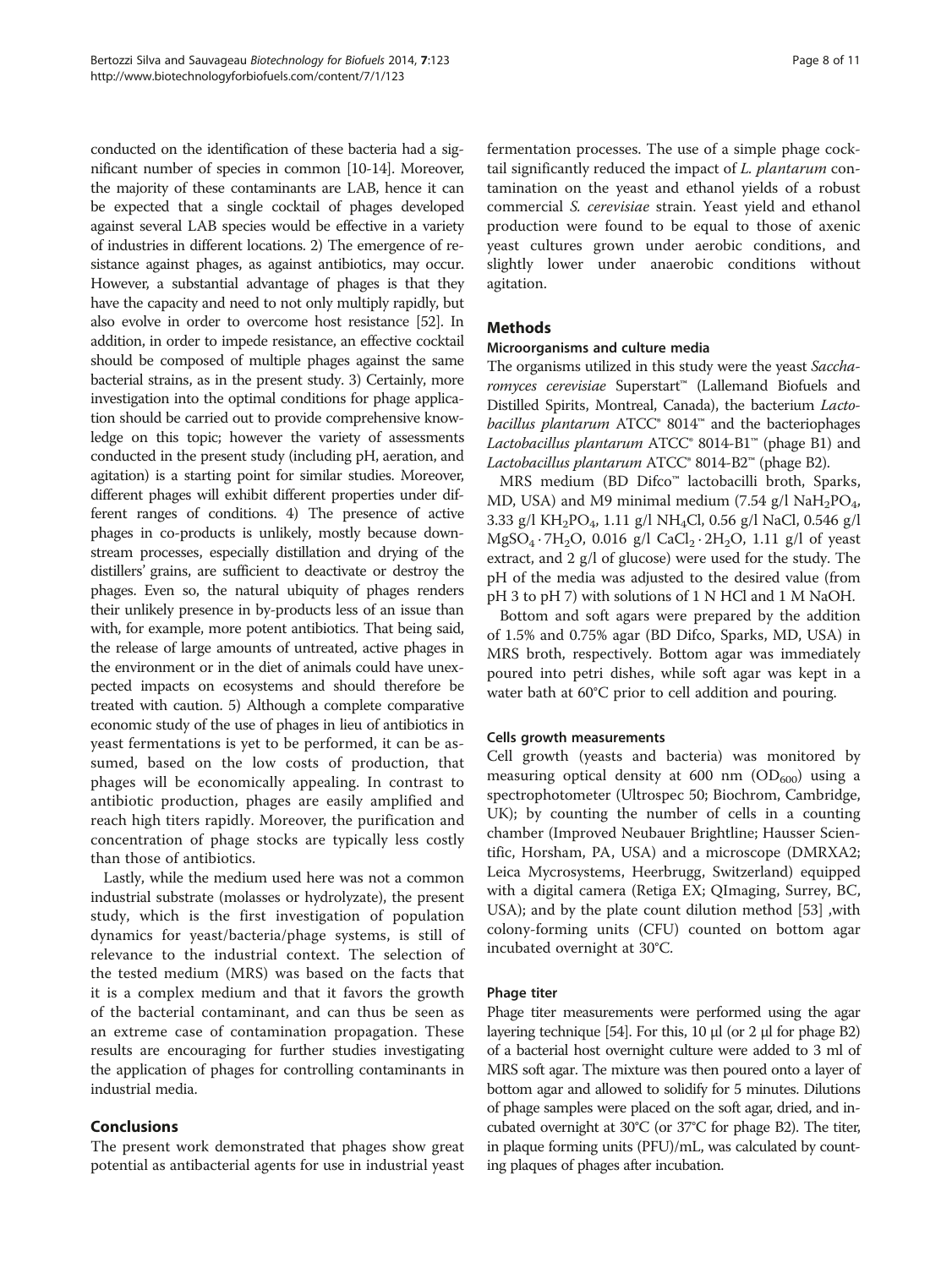#### Aerobic and anaerobic conditions

All aerobic experiments were conducted in 125 ml shake flasks capped with foam stoppers, which were incubated at 30°C with shaking at 150 rpm in a rotary incubator shaker (Ecotron; Infors HT, Bottmingen, Switzerland).

Anaerobic experiments were carried out without agitation in culture bottles, with a capacity of 130 mL, filled with 120 ml of medium. The bottles were sealed to avoid gaseous exchange with the surroundings. Because some oxygen was initially present in the medium and in the headspace of the culture bottles, the conditions were not strictly anaerobic; however, anaerobic conditions were achieved once the dissolved oxygen was consumed by the organisms. These anaerobic experiments simulated typical fermentation conditions encountered in industry.

#### Impact of pH on cultures and infections under aerobic conditions

All experiments to evaluate pH effects on organisms were performed aerobically at 30°C with shaking at 150 rpm.  $OD<sub>600</sub>$  measurements were taken periodically.

For experiments with yeast, shake flasks with 25 ml of M9 medium at pH 3, 3.5, 4, 4.5, 5, or 6 were used. The flasks were inoculated with 100 μl of an exponentially growing culture. Two replicates were performed for each experiment.

For the bacteria, M9 at pH 3.5, 4, 4.5, 5, 6, or 7 was used. For these experiments, 20 ml of medium were added to shake flasks and were inoculated with 200 μl of exponentially growing cultures diluted to  $10<sup>7</sup>$  CFU/mL. Three replicates were performed for each experiment.

Tests involving phages B1 and B2 were carried out in shake flasks with 25 ml of M9 at pH 3.5, 4, 4.5, 5, 6, or 7. Exponentially growing bacteria diluted to  $10^7$  CFU/ ml were mixed in a microcentrifuge tube with phages at an MOI of 0.1, followed by adsorption (resting) for 5 minutes before 250 μl of the mixture were added to the shake flasks. One replicate was performed for each experiment.

#### Inoculation loads for population dynamics studies

Cultures of yeasts and bacteria in the late exponential phase and phage stocks were used as inocula in the experiments. In all cases, the cultures were added to shake flasks to initial concentrations of  $10<sup>4</sup>$  cells/ml for yeasts, and  $10^5$  or  $10^7$  cells/ml for bacteria (low and high contamination levels, respectively). Phages were added to obtain an MOI of 0.1. The inoculation load of yeasts followed the recommendation of the yeast manufacturer. The lowest bacterial inoculation level (10<sup>5</sup>cells/mL) simulates typical contamination concentrations found in industry at the beginning of fermentations [\[12-14](#page-9-0)],

whereas the highest bacterial inoculation level exemplifies an extreme case of contamination. The MOI of 0.1 for phage infections was maintained for single phage strains (B1 or B2) and for the cocktail of these phages (B1 at MOI of 0.05 and B2 at MOI of 0.05, combined to give MOI of 0.1).

## Population dynamics of yeasts, bacteria, and phages B1 and B2

Population dynamics studies were performed in MRS medium at pH 6 under aerobic and anaerobic conditions. The aerobic experiments were conducted in shake flasks containing 25 ml of medium, and were divided in two, one to have a single measurement after 20 hours of fermentation and the other to have periodic measurements throughout 60 hours of fermentation. High or low bacterial inoculations were added, as appropriate, and the experiments were conducted in triplicate and duplicate, respectively. All anaerobic experiments were carried out in triplicate.

#### Ethanol production

In experiments without phages, 1 ml culture samples were transferred into microcentrifuge tubes and centrifuged (5424R centrifuge, FA-45-24-11 rotor; Eppendorf Hamburg, Germany) for 1 minute at  $14,000 \times g$  and  $25^{\circ}$ C. When samples contained phages, centrifugation was carried for 90 minutes at  $20,000 \times g$  and  $25^{\circ}$ C to remove phages prior to analysis. Samples were filtered (0.2 μm; Fisher Scientific, Windsor, ON, Canada) and the ethanol content was measured by high performance liquid chromatography (Agilent Technologies 1200 series, SupelcoGel Pb carbohydrate column; 7.8 mm internal diameter and 30 cm length, with guard column and refractive index detector). Sample injection volume for measurement was 10 μl, and the elution flow rate was 0.5 ml/min with deionized sterile water (MilliQ; MilliPore, Etobicoke, ON, Canada). Measurements were performed in triplicate.

#### Statistical analysis

Variance and t-test analyses, with 95% confidence level  $(P<0.05)$ , were conducted for comparison of averages of triplicates.

#### Abbreviations

ATCC: American Type Culture Collection; CFU: Colony forming units; LAB: Lactic acid bacteria; MOI: Multiplicity of infection; PFU: Plaque forming units.

#### Competing interests

The authors declare no competing interests related to this work.

#### Authors' contributions

JBS designed, performed, and analyzed the experiments, and wrote the manuscript. DS designed experiments, supervised, and wrote, proofread and made corrections to the manuscript. Both authors read and approved the final manuscript.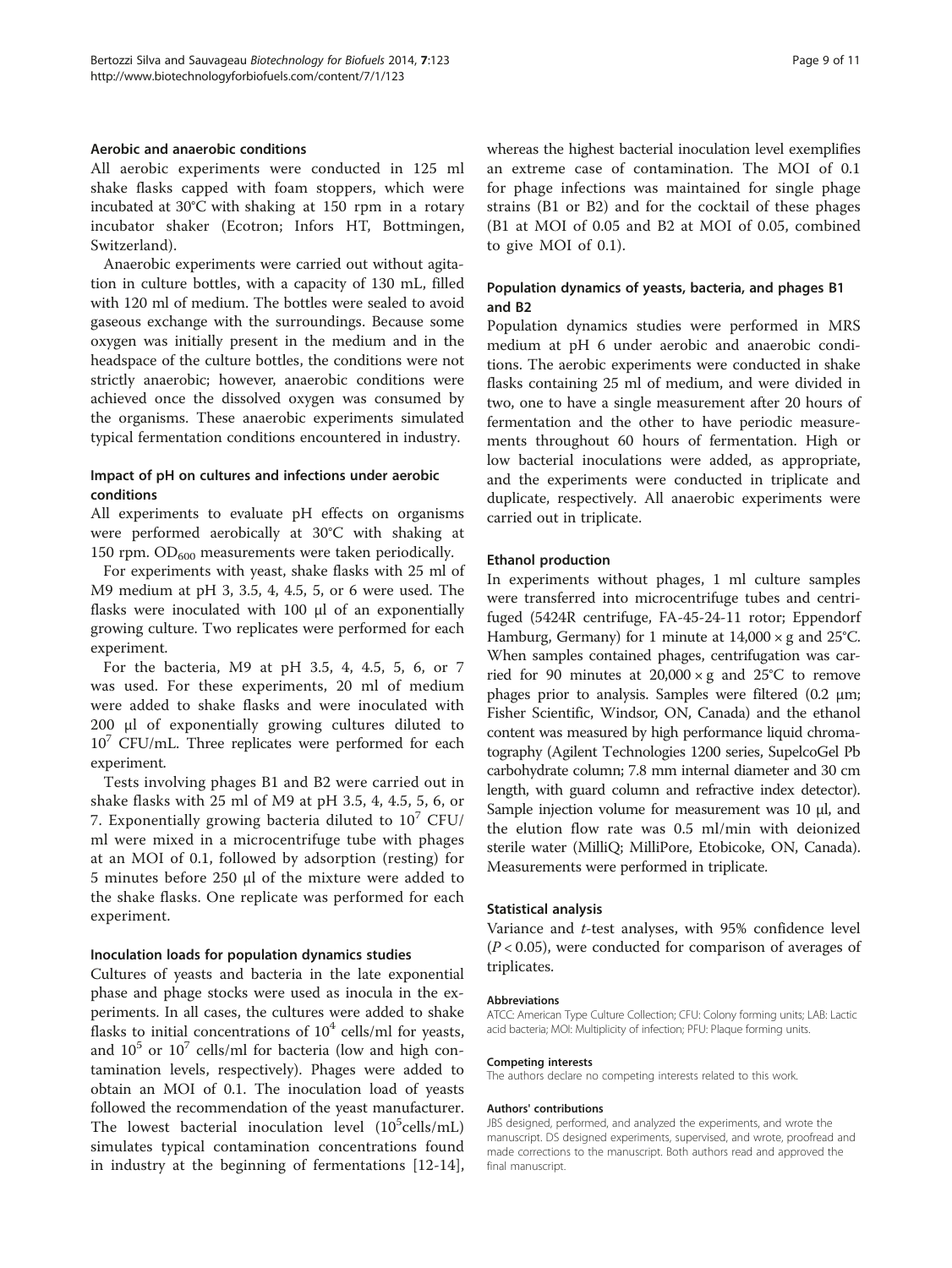#### <span id="page-9-0"></span>Acknowledgments

We thank Adam Grochowalski, Dr Michael Gӓnzle and Dr Natalia Semagina for highly useful discussions on this research, and Lallemand Inc. for providing the commercial yeast utilized in this study. Funding was kindly provided by the University of Alberta Faculty of Engineering start-up funds.

Received: 25 January 2014 Accepted: 5 August 2014 Published: 20 August 2014

#### References

- Johnson EA, Echavarri-Erasun C: Yeast biotechnology. In The Yeasts A Taxonomic Study, Volume 1. 5th edition. Edited by Kurtzman CP, Fell JW, Boekhout T. London: Elsevier B.V; 2011:21–44.
- 2. McGovern PE, Hartung U, Badler VR, Glusker DL, Exner LJ: The beginnings of winemaking and viniculture in the ancient Near East and Egypt. Expedition 1997, 39:(Suppl 1):3–21.
- Pilgrim C: Status of the worldwide fuel alcohol industry. In The Alcohol Textbook – A Reference for the Beverage, Fuel and Industrial Alcohol Industries. 5th edition. Edited by Ingledew WM, Kelsall DR, Austin GD, Kluhspies C. Nottingham: Nottingham University Press; 2009:7–17.
- 4. Wyman CE: Cellulosic ethanol: a unique sustainable liquid transportation fuel. MRS Bull 2008, 33:(Suppl 4):381–383.
- Ingledew WM, Austin GD, Kelsall DR, Kluhspies C: The alcohol industry: How has it changed and matured? In The Alcohol Textbook - A Reference for the Beverage, Fuel and Industrial Alcohol Industries. 5th edition. Edited by Ingledew WM, Kelsall DR, Austin GD, Kluhspies C. Nottingham: Nottingham University Press; 2009:1–6.
- 6. Chen Y-S, Yanagida F, Shinohara T: Isolation and identification of lactic acid bacteria from soil using an enrichment procedure. Lett Appl Microbiol 2005, 40:195–200.
- 7. Narendranath NV, Brey S: Bacterial contamination and control. In The Alcohol Textbook – A Reference for the Beverage, Fuel and Industrial Alcohol Industries. 5th edition. Edited by Ingledew WM, Kelsall DR, Austin GD, Kluhspies C. Nottingham: Nottingham University Press; 2009:337–356.
- Narendranath NV, Thomas KC, Ingledew WM: Effects of acetic and lactic acid on the growth of Saccharomyces cerevisiae in a minimal medium. J Ind Microbiol Biotechnol 2001, 26:171–177.
- Narendranath NV, Hynes SH, Thomas KC, Ingledew WM: Effects of lactobacilli on yeast-catalyzed ethanol fermentations. Appl Environ Microbiol 1997, 63:(Suppl 11):4158–4163.
- 10. Bischoff KM, Skinner-Nemec KA, Leathers TD: Antimicrobial susceptibility of Lactobacillus species isolated from commercial ethanol plants. J Ind Microbiol Biotechnol 2007, 34:739–744.
- 11. de Carvalho-Netto OV, Dias Rosa D, Aranha Camargo LE: Identification of contaminant bacteria in cachaça yeast by 16S rDNA gene sequencing. Sci Agric 2008, 65: (Suppl 5): 508-515.
- 12. Leja K, Broda M: The occurrence and identification of microbiological contamination in fuel ethanol production. Acta Sci Pol Technol Aliment 2009, 8:(Suppl 4):25–31.
- 13. Skinner KA, Leathers TD: Bacterial contaminants of fuel ethanol production. J Ind Microbiol Biotechnol 2004, 31:401–408.
- 14. Sossa Urrego DP, González LM, Vanegas MC: Isolation and identification of contaminant Lactobacillus in a Colombian alcohol fermentation plant. Rev UDCA Act Div Cient 2009, 12:(Suppl 2):163–172.
- 15. Azhari Ali A: Beneficial role of lactic acid bacteria in food preservation and human health: a review. Res J Microbiol 2010, 5: (Suppl 12): 1213-1221.
- 16. Carr FJ, Chill D, Maida N: The lactic acid bacteria: a literature survey. Crit Rev Microbiol 2002, 28:(Suppl 4):281–370.
- 17. Madigan MT, Martinko JM, Stahl DA, Clark DP: Brock Biology of Microorganisms. 13th edition. San Francisco: Benjamin Cummings; 2012.
- 18. Silbergeld EK, Graham J, Price LB: Industrial food animal production, antimicrobial resistance, and human health. Annu Rev Public Health 2008, 29:151–169.
- 19. Ensley S: Biofuels coproducts tolerance and toxicology for ruminants. Vet Clin North Am Food Anim Pract 2011, 27:(Suppl 2):297–303.
- 20. Chang IS, Kim BH, Shin PK: Use of sulfite and hydrogen peroxide to control bacterial contamination in ethanol fermentation. Appl Environ Microbiol 1997, 63:(Suppl 1):1–6.
- 21. Leite IR, Faria JR, Marquez LDS, Reis MHM, de Resende MM, Ribeiro EJ, Cardoso VL: Evaluation of hop extract as a natural antibacterial agent in

contaminated fuel ethanol fermentations. Fuel Process Technol 2013, 106:611–618.

- 22. Limayem A, Hanning IB, Muthaiyan A, Illeghems K, Kim J-W, Crandall PG, O'Bryan CA, Ricke SC: Alternative antimicrobial compounds to control potential Lactobacillus contamination in bioethanol fermentations. J Environ Sci Health Part B 2011, 46:709–714.
- 23. Muthaiyan A, Limayem A, Ricke SC: **Antimicrobial strategies for limiting** bacterial contaminants in fuel bioethanol fermentations. Prog Energ Combust 2011, 37:351–370.
- 24. Peng J, Zhang L, Gu Z-H, Ding Z-Y, Shi G-Y: The role of nisin in fuel ethanol production with Saccharomyces cerevisiae. Lett Appl Microbiol 2012, 55:128–134.
- 25. Roach DR, Khatibi PA, Bischoff KM, Hughes SR, Donovan DM: Bacteriophageencoded lytic enzymes control growth of contaminating Lactobacillus found in fuel ethanol fermentations. Biotechnol Biofuels 2013, 6:20.
- 26. Ackermann H-W: 5500 phages examined in the electron microscope. Arch Virol 2007, 152:227–243.
- 27. Brüssow H, Kutter E: Phage ecology. In Bacteriophages: Biology and Applications. Edited by Kutter E, Sulakvelidze A. Boca Raton: CRC Press; 2005. Chapter 6.
- 28. Brüssow H: What is needed for phage therapy to become a reality in Western medicine? Virol 2012, 434:138–142.
- 29. Housby JN, Mann NH: Phage therapy. Drug Discov Today 2009, 14:(Suppl 11/12):536–540.
- 30. Sulakvelidze A, Barrow P: Phage therapy in animals and agribusiness. In Bacteriophages: Biology and Applications. Edited by Kutter E, Sulakvelidze A. Boca Raton: CRC Press; 2005. Chapter 13.
- 31. Bayrock DP: Viral-based Antimicrobial Agent Use in Ethanol Production, US patent application publication 2010/0330041 A1; 2010.
- 32. Solomon EB, Okull D: Utilization of Bacteriophage to Control Bacterial Contamination in Fermentation Processes, US patent application publication 2009/0104157 A1; 2009.
- 33. Giraud E, Lelong B, Raimbault M: Influence of pH and initial lactate concentration on the growth of Lactobacillus plantarum. Appl Microbiol Biotechnol 1991, 36:96–99.
- 34. Ingledew WM: Yeasts: Physiology, nutrition and ethanol production. In The Alcohol Textbook – A Reference for the Beverage, Fuel and Industrial Alcohol Industries. 5th edition. Edited by Ingledew WM, Kelsall DR, Austin GD, Kluhspies C. Nottingham: Nottingham University Press; 2009:101–113.
- 35. Adams MR, Moss MO: Food Microbiology. 3rd edition. Cambridge: The Royal Society of Chemistry; 2008.
- 36. Moineau S, Lévesque C: Control of bacteriophages in industrial fermentations. In Bacteriophages: Biology and Applications. Edited by Kutter E, Sulakvelidze A. Boca Raton: CRC Press; 2005. Chapter 10.
- 37. Watanabe K, Takesue S, Jin-Nai K, Yoshikawa T: Bacteriophage active against the lactic acid beverage-producing bacterium Lactobacillus casei. Appl Microbiol 1970, 20: (Suppl 3): 409-415.
- 38. Graves T, Narendranath NV, Dawson K, Power R: Effect of pH and lactic or acetic acid on ethanol productivity by Saccharomyces cerevisiae in corn mash. J Ind Microbiol Biotechnol 2006, 33:469–474.
- 39. Narendranath NV, Power R: Relationship between pH and medium dissolved solids in terms of growth and metabolism of lactobacilli and Saccharomyces cerevisiae during ethanol production. Appl Environ Microbiol 2005, 71:(Suppl 5):2239–2243.
- 40. Russell I: Understanding yeast fundamentals. In The Alcohol Textbook A Reference for the Beverage, Fuel and Industrial Alcohol Industries. 4th edition. Edited by Jacques KA, Lyons TP, Kelsall DR. Nottingham: Nottingham University Press; 2003:86–119.
- 41. Lin SJ, Kaeberlein M, Andalis AA, Sturtz LA, Defossez PA, Culotta VC, Fink GR, Guarente L: Calorie restriction extends Saccharomyces cerevisiae lifespan by increasing respiration. Nature 2002, 418:344–348.
- 42. Ingledew WM: Yeast stress in the fermentation process. In The Alcohol Textbook – A Reference for the Beverage, Fuel and Industrial Alcohol Industries. 5th edition. Edited by Ingledew WM, Kelsall DR, Austin GD, Kluhspies C. Nottingham: Nottingham University Press; 2009:115–126.
- 43. van Dijken JP, Weusthuis RA, Pronk JT: Kinetics of growth and sugar consumption in yeasts. Antonie Van Leeuwenhoek 1993, 63:343–352.
- 44. Mohammed Al-mhanna NM: Observation of Crabtree effect and diauxic behaviour of yeast by using absorption. Chem Eng Trans 2010, 21:1465–1470.
- 45. Ramon-Portugal F, Pingaud H, Strehaiano P: Metabolic transition step from ethanol consumption to sugar/ethanol consumption by Saccharomyces cerevisiae. Biotechnol Lett 2004, 26:1671–1674.